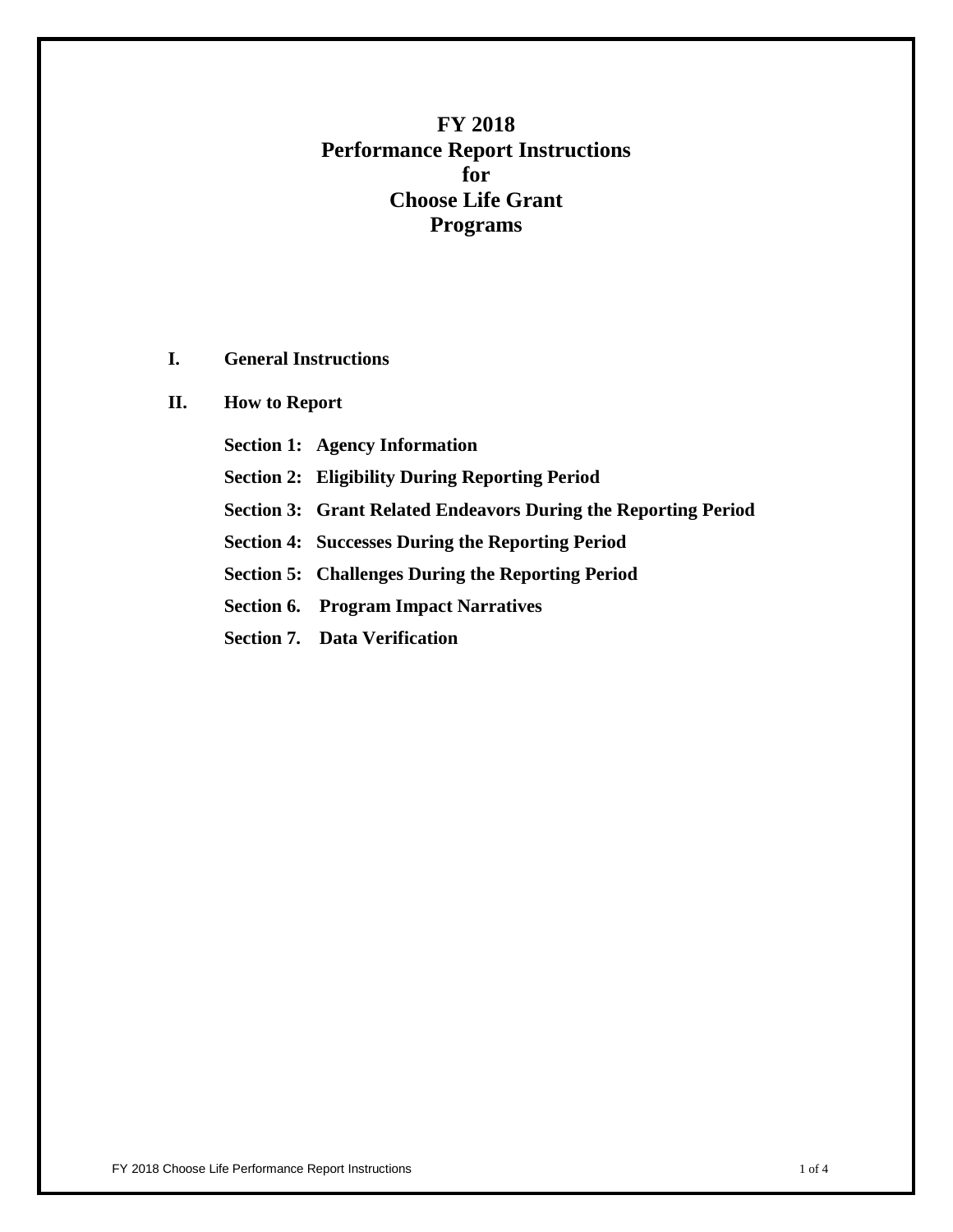## **I. General Instructions**

The Performance Report Form is to be used to report only the activities funded by the Choose Life Grant Program. Do not send information based on your agency as a whole.

## **Performance Report Format**

The FY 2018 Choose Life Performance Report Excel document has two tabs, one tab for each semi-annual report.

## Entering Data for 1<sup>st</sup> Semi-Annual Report

To enter your first semi-annual report data, click on the  $1<sup>st</sup>$  semi-annual report tab located on the bottom left of the Microsoft Excel Spreadsheet. The 1<sup>st</sup> semi-annual report will only allow reporting of first two quarters (September 2017- February 2018) and narratives. Only enter the 1<sup>st</sup> semi-annual report data on this tab. Third and Fourth Quarters (March 2018-August 2018) are locked and will not allow you to enter data on this tab.

## Entering Data for 2nd Semi-Annual Report

To enter your second quarter data, click on the  $2<sup>nd</sup>$  semi-annual report tab located on the bottom left of the Microsoft Excel Spreadsheet. The  $2<sup>nd</sup>$  semi-annual report tab will auto populate the 1<sup>st</sup> semi-annual report data onto the 2<sup>nd</sup> semi-annual report tab, and allow you to enter the 2<sup>nd</sup> semi-annual report (March 2018-August 2018) data and narratives. Only enter the second  $2<sup>nd</sup>$  semi-annual report data on this tab. The  $1<sup>st</sup>$  semi-annual report data sections are locked.

## **Instructions for submission:**

• Use the performance report you received from your grant manager to record semiannual activities by month and submit to the OAG mailbox. Do not copy or make changes to the performance report as this may change formulas and/or formatting in the document. If you receive a revised performance at any time during the grant year from your grant manager, remember to use the revised report to gather and submit quarterly activities for the remainder of the grant year. If you have any questions, contact your grant manger.

The performance report must be submitted electronically no later than the  $30<sup>th</sup>$  day of each month following the end of the reporting period. For FY 2018, semi-annual statistical reports are due on or before:

- $\circ$  1<sup>st</sup> Semi-Annual March 30, 2018
- $\degree$  2<sup>nd</sup> Semi-Annual September 30, 2018

The following must appear in the subject line of the email: your grant type (Choose Life), your grant number and the reporting period (example subject line: "Choose Life #1880000, 1<sup>st</sup> Semi-Annual Performance Report").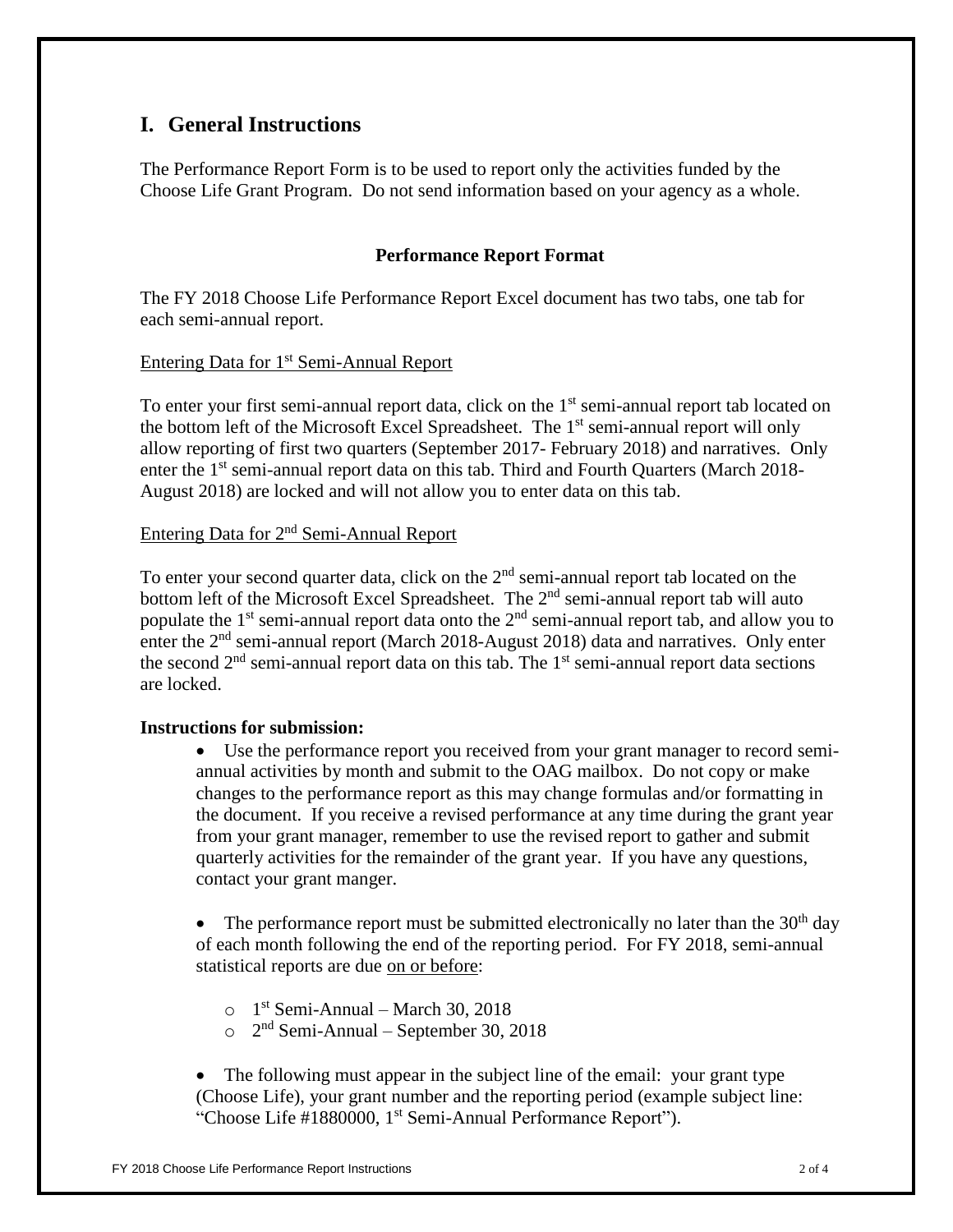- Email the report to your Grant Manager
- Questions regarding the contract and the performance report should be directed to your grant manager.

## **II. How to Report**

The Performance Report is a reflection of your progress toward accomplishing the work proposed in your grant application. **Do report**: all services and activities being provided by Choose Life funding.

The Performance Report should reflect data for Choose Life funded activities only. **DO NOT REPORT THE TOTAL ACTIVITIES BY THE AGENCY IN YOUR CALCULATIONS.** 

#### **Section 1. Agency Information**

This section reflects information submitted on your application and has been pre-filled by the OAG. Changes to the Grant Contact must be made by the Authorized Official – this change can be via email, fax, or on letterhead. For all other changes submit a request via email to your grant manager.

## **Section 2. Eligibility During the Reporting Period**

#### **Subsection 2.1**

Grantees must continue to meet eligibility criteria, place a "Yes" or "No" for each statement listed in this section that describes your organization.

#### **Section 3. Grant Related Endeavors During the Reporting Period**

This section includes captures grant activities and provisions provided by Choose Life funding during the reporting period.

#### **Subsection 3.1 Grant Activities**

By month, report the **number** of activities per category completed using the Choose Life funding during the reporting period.

#### **Subsection 3.2 Commodities Provided to Pregnant Women and Infants**

By month, report the **number** of Commodities per category provided using the Choose Life funding during the reporting period.

#### **Subsection 3. 3**

In narrative form, provide the number and description of any commodities categorized as "Other" in Section 3.2 above, and any additional activities categorized as "Other" in Section 3.1 above that were supported with the Choose Life grant.